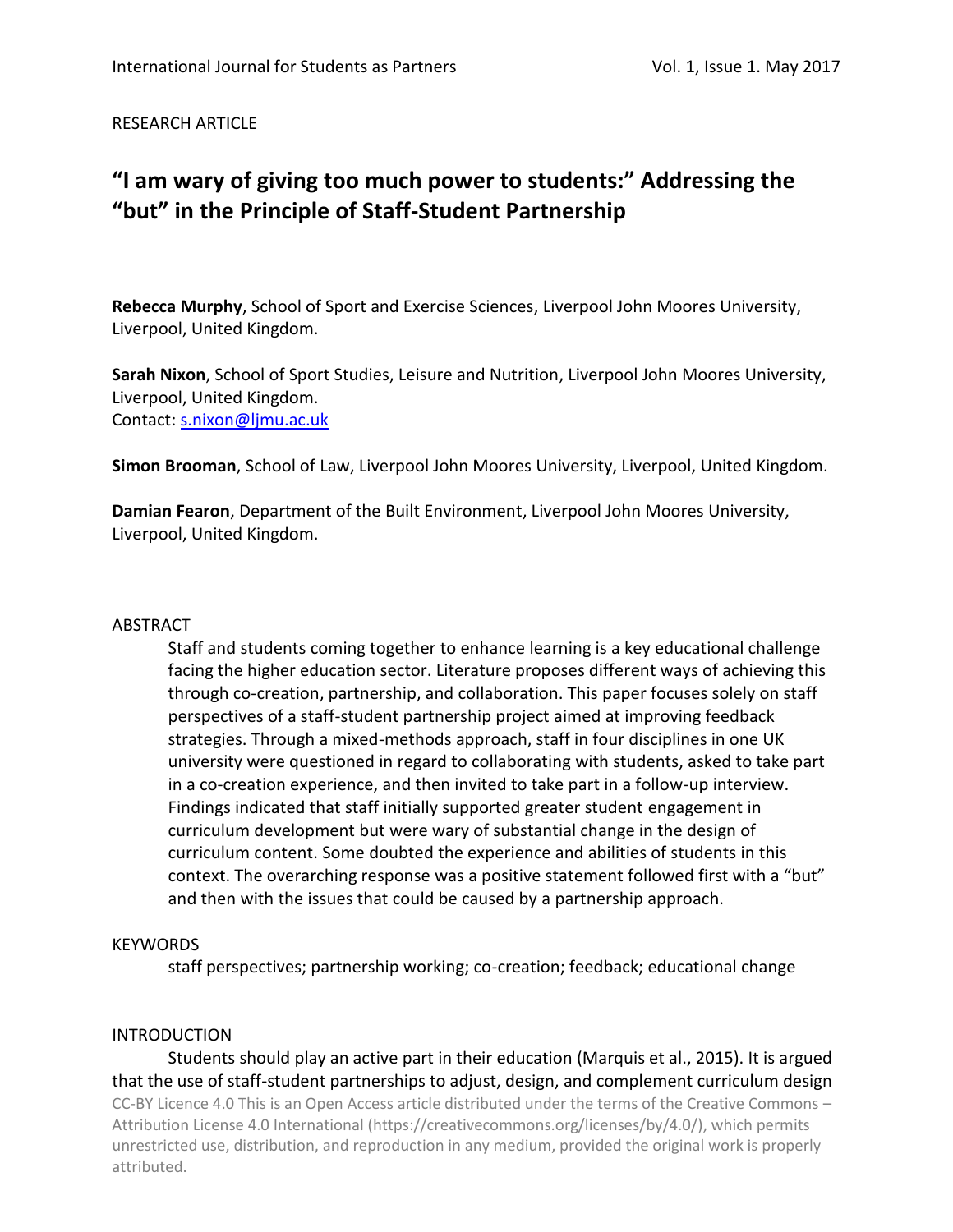is one of the most significant challenges and opportunities facing higher education today (Healey, Flint, & Harrington, 2014; Bovill, 2013; Ryan & Tilbury, 2013). There are many ways that students can and do work in partnership with universities. This paper focuses solely on staff and students working collaboratively to co-create part of their curriculum with a specific focus on assessment. According to Healey, Flint, and Harrington (2014) a partnership "is a relationship in which all participants are actively engaged in and stand to gain from the process of learning and working together" (p. 7).

In the UK, there have been national calls for the sector to explore and enhance the ways in which students can become more involved in the design and delivery of their own learning experiences. For example, the National Union of Students suggests that students should be more involved in shaping their own learning and contributing to course content and delivery (NUS, 2012). This is supported by regulating bodies' agencies, such as the Quality Assurance Agency, which calls for universities to "provide opportunities for students to influence their individual and collective learning journey" (QAA, 2012). This approach has gained substantial support from within the Higher Education Academy (Healey, Flint, & Harrington, 2014), to the extent that the need for change appears to be almost unquestioned. However, within this context of the general acceptance of and support for enhancing opportunities for staff-student partnership lie a number of other generally acknowledged issues: What is the extent of academic resistance to such work? What are the issues of concern? And, how can these be addressed? This paper offers some answers to these questions from the perspective of a group of academic staff in a UK university who were involved in a staff-student partnership project to co-create assessment and feedback strategies.

The literature suggests that where staff and students come together to explore curriculum issues and design, it is normally initiated by academics (Deeley & Bovill, 2017). However, unless the claimed benefits are understood by staff, the value of co-creation may never come to fruition. Partnership work may not be easy to adopt, due in part to the strength of established cultural norms, alongside the challenge of establishing the mechanisms to enable students to participate in decision-making (Bovill & Bulley, 2011). Therefore, academics are only likely to be persuaded into developing staff-student partnerships if there are strong reasons as to why they should commit their time and energy in an already crowded higher education climate.

# THE BENEFITS OF COLLABORATIVE PARTNERSHIP WORK

The benefits of staff-student partnerships are frequently reported in academic literature (Cook-Sather, Bovill, & Felten, 2014), with suggestions that partnership can be a positive experience for both staff and students (Piper, 2006). In a Swedish anthology on active student participation, Gardebo and Wiggberg (2012) propose that students are an unspent resource in an educational system that is struggling to manage the sheer growth in size of student numbers whilst maintaining the quality of experience. Strategic and appropriate involvement of students can facilitate the design of curricula that are engaging and empowering, and active involvement in assessment can enhance motivation and student engagement and may also help to foster the development of a learning community (Deeley & Bovill, 2017).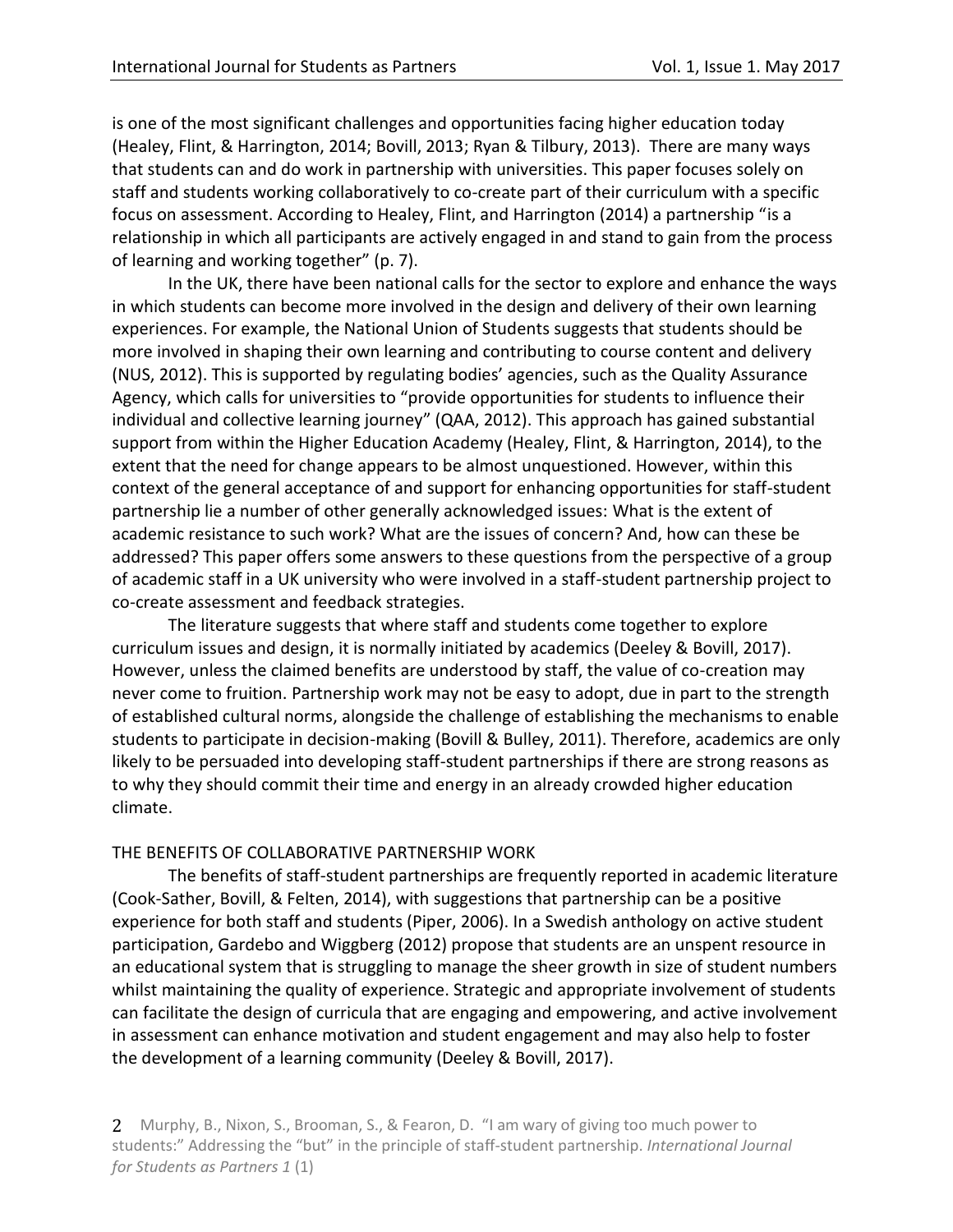3

This is not a one-sided arrangement, and from a student perspective, there are also many benefits to working in partnership for the development of learning (Zaitseva, Clifford, Nixon, Deja, & Murphy, 2010). Such benefits include the development of academic knowledge, study skills, and disciplinary knowledge, as well as more confidence in expressing such skills (Delpish et al., 2010). A pedagogic case for learning and working in partnership is outlined by Healey et al. (2014), who suggest that such work has the potential for transformative learning whilst acknowledging that it may still involve a relatively small number of students, that it may not suit everyone, and that it requires further research. This study adds to this body of knowledge by exploring staff views of co-creation before and after being involved in a partnership project.

#### THE TYPES OF STUDENT INVOLVEMENT IN CURRICULUM DEVELOPMENT

Previous studies have analysed various ways in which students can be involved in their own or others' learning experience. Bovill and Bulley (2011) offer a continuum of levels of student participation in curriculum design where the level of interaction ranges from a dictated curriculum where there is no interaction, to a curriculum where students have some choice and influence, and, finally, to a curriculum where they are in total control. It is therefore desirable that academics are aware of ways in which their own needs might be met by the various models of interaction.

Other literature confirms the breadth of opportunities offered by different forms of partnership, including student involvement in pedagogical planning (Bovill & Bulley, 2011), students-as-researchers (Maunder, Cunliffe, Galvin, Mjali & Rogers, 2012), and students as strategic developers (Healey, Mason O'Connor, & Broadfoot, 2010). Dunne and Zandstra (2011) propose a theoretical model for integrating students into educational change and detail how the involvement of students in cross-university research initiatives drove institutional change and contributed to student engagement. Their matrix for students as change agents has four positions:

- a. Students as evaluators of their HE experiences
- b. Students as participants in decision-making processes
- c. Students as partners, co-creators and experts
- d. Students as agents for change

This framework offers a model by which to explore ways of working with students and was utilised in this study to frame how staff viewed partnership co-creation in their own work. In this study, we agreed with Bovill, Cook-Sather, Felten, Millard, and Moore-Cherry (2016) who, in relation to co-creating a course-level feedback strategy, asserted that "co-creation of learning and teaching occurs when staff and students work collaboratively with one another to create components of curricula and/or pedagogical approaches" (p. 196).

# STAFF PERSPECTIVES OF COLLABORATION

Some literature suggests that staff may be reluctant to become involved in partnership work (Bovill et al., 2016). Despite sector-wide knowledge of its strategic importance and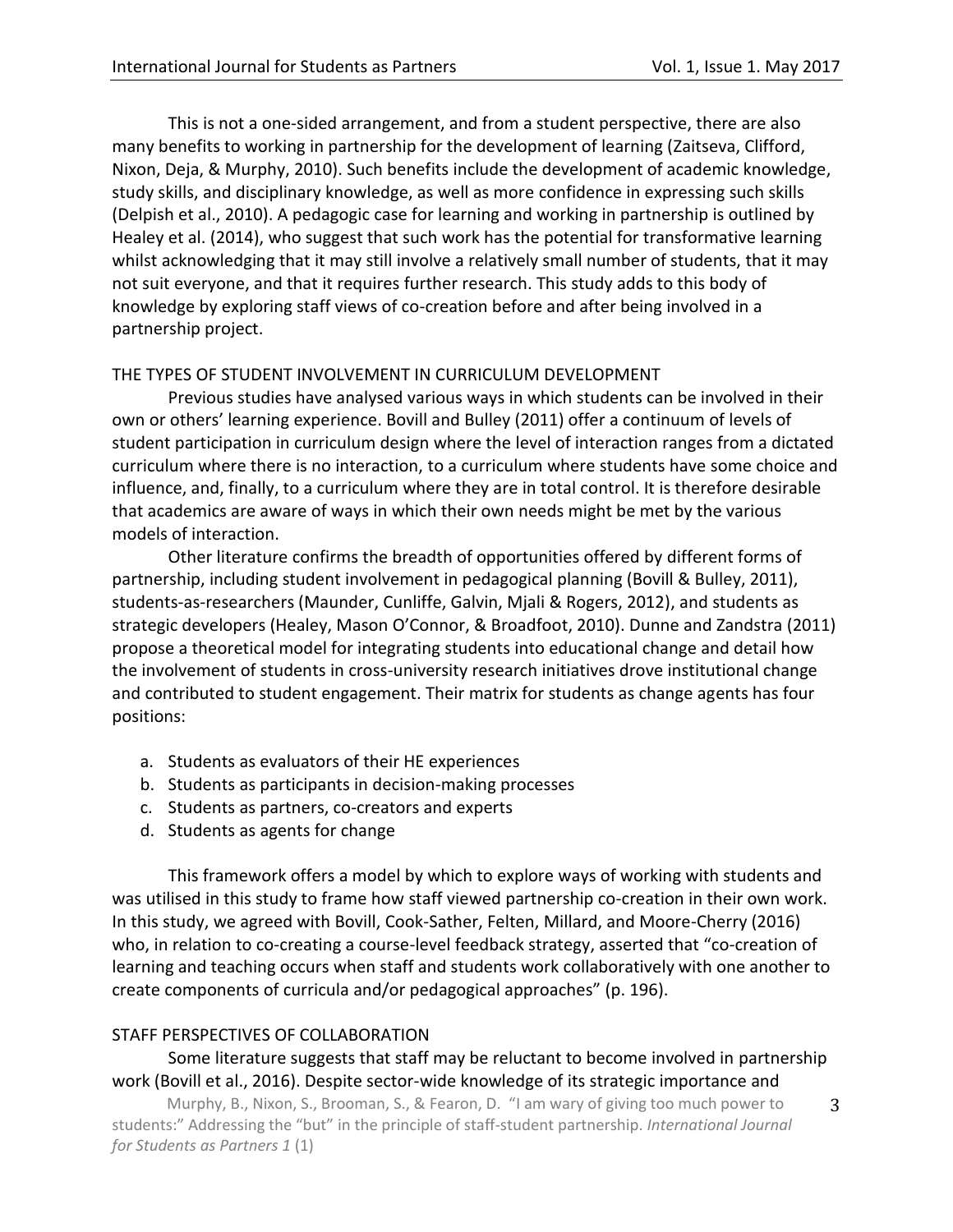evidence of its associated benefits, as a pragmatic activity, partnership working is considered "unfamiliar" for some students and staff (Bovill, 2014). In this sense, staff may struggle with the challenge of actually making it happen (Allin, 2014). Healey et al. (2014) identify that "change can be experienced as deeply threatening to one's personal and professional identities" (p. 21). Partnership working can challenge accepted roles and practices and evoke feelings of vulnerability and risk (Bovill, 2014). The general reluctance to expend time and energy in such work may be related to an underlying resistance to change amongst an academic community that is adjusting to loss of autonomy, "change fatigue," and increased managerialism (Sundberg, Josephson, Reeves, & Nordquist, 2017).

Disciplinary cultures and practices will impact staff perspectives of and willingness to engage with partnership working. In this sense, whilst some staff will be willing to engage and embrace this practice, others may be less willing or feel less able to do so. There is some evidence, for example, that the professional requirements of some degrees leads some staff to question the potential involvement of students in designing curricula. In a study in a law school in the UK, Brooman, Darwent, and Pimor (2015) found that although staff were concerned about the need to maintain control due to the external body requirements, staff-student collaboration enhanced teaching and learning practice. Seale (2009) suggests that this new area of participation has the power to both empower students and increase the possibility that staff will respond to student voices.

#### ABOUT THIS STUDY

This study aims to answer calls to develop our understanding of the "pedagogies of partnership" (Healey et al., 2014) and the need for more evaluation studies investigating initiatives where students have been co-creators of curricula (Bovill et al., 2016). Given the rising profile of this type of activity, it is imperative that such methods are subject to exploration and evaluation in order to test their veracity. This article discusses the perceptions of teaching staff both before and after an intervention regarding working in partnership with students.

We focus on the important aspect of staff willingness to engage in putting partnership activities into the heart of their academic practice. In particular, we explore the changing perceptions of a cross-disciplinary staff group before and after they worked in partnerships with students to create a feedback strategy. What were staff perceptions of such processes before the intervention? Did this change after the intervention? What conclusions can be drawn for the potential of partnership processes in higher education curriculum design?

The project was funded by a competitive, institutional funding stream for initiatives designed to support the enhancement of teaching, learning, and assessment practices. The aim was to explore ways in which second-year students and programme staff can work together as co-creators in developing feedback strategies and processes for the future. This cross-discipline project was conducted at a large university in the northwest of England and included four degree programmes: events management, law, sport and exercise sciences, and quantity surveying, which were all located in different faculties. These programmes were chosen as they were subjects that the researchers taught. The core project team included four academic staff members and three student project officers. The project officer was a paid position, and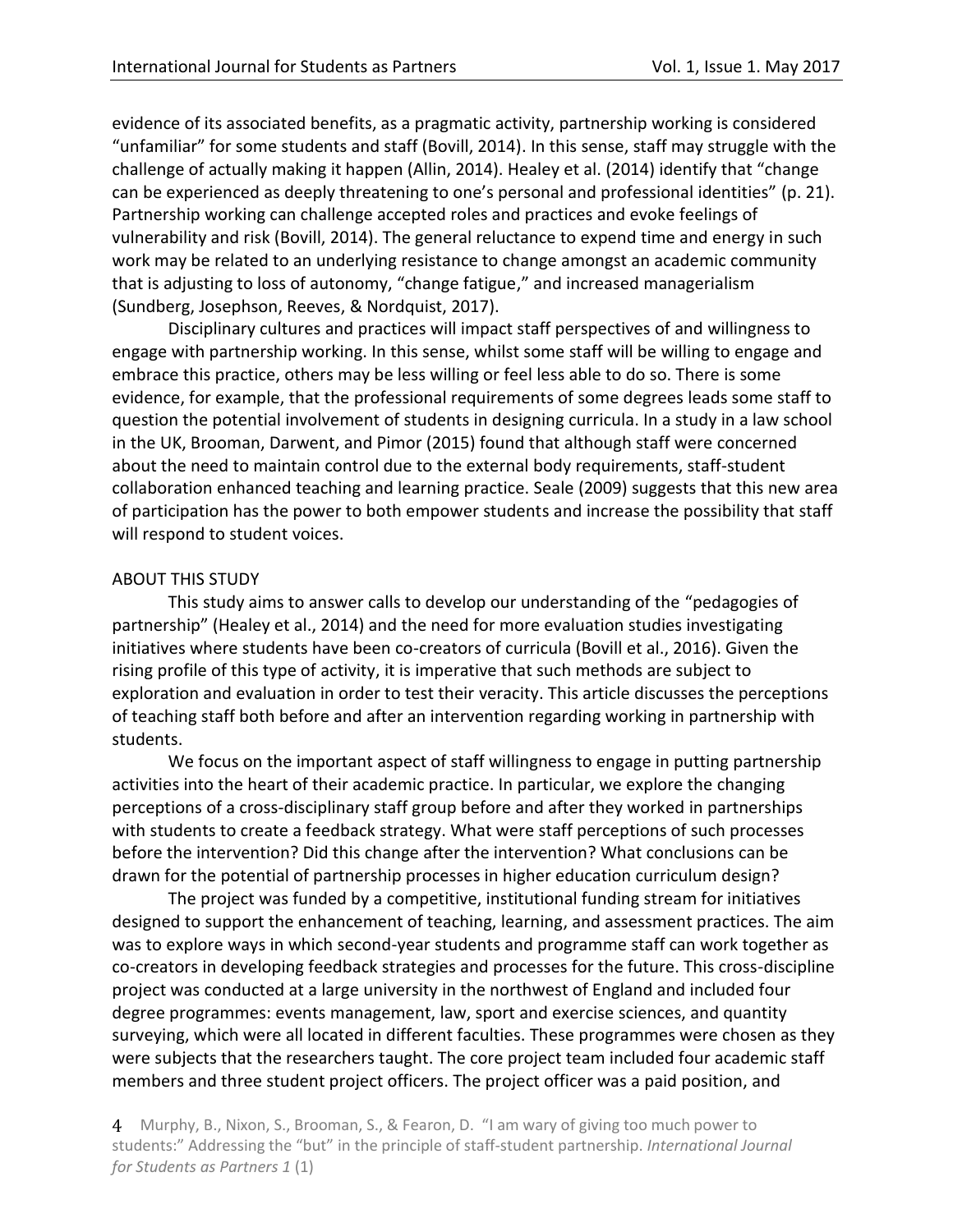5

students were selected through an application and interview process. The three successful candidates were all studying in full-time master's degree programmes in sport and exercise science, one of the four subject areas. Prior to the commencement of the project they were involved in extensive discussions about staff-student partnership and they were supported throughout by the research team.

The student project officers facilitated 12 co-creation workshops (four per programme) where they explored students' perceptions of feedback and co-created a programme-level feedback strategy. These workshops involved a total of 60 students and 35 staff members. The project officers worked with undergraduate students to review and develop ideas for a courselevel feedback strategy and subsequently came together with the staff team to review and refine it. The staff were sent the students' ideas about their course-level feedback prior to the co-creation workshop. They then met with the students and, between them, they created the programme feedback strategy (see Nixon et al., 2016). The overall process resulted in a programme-level feedback strategy for each of the four programmes, written by staff and students.

Within the project, we aimed to position the students as partners in structuring the teaching and learning process. In this sense, we recognized the student as an "active collaborator" (Dunne & Zandstra, 2011, p. 4), as an expert at being a student (Cook-Sather, 2014), and as an expert on the "experience" of learning in higher education (Crawford, 2012, p. 60). The project aligns with Bovill and colleagues' (2016) conceptualisation of students as pedagogic co-designers where there is a shared responsibility for aspects of teaching and learning which requires staff to explore differently their assumptions about their role in the learning experience (King & Felten, 2012). Similar approaches to student positioning are described elsewhere (Cook-Sather, 2014; Jensen & Bennet, 2016; Woolmer et al., 2016).

#### METHODS

The four programmes used in this study were purposively chosen because of the subject connection of the research group; each of the researchers worked in one of the subject groups across the university. Participants of this paper were academic staff members working in each of the four programmes of study. Their background and demographics were not collected, which may be a limitation to this study when exploring the results. A mixed-method sequential explanatory approach (Creswell, 2003) utilising questionnaires and interviews was undertaken (Johnson & Christensen, 2011), and data was collected in two phases.

In phase one, staff perceptions about co-creation were gathered using a survey format. A survey was electronically disseminated to all staff in the four participating departments. The survey covered three main topics: staff perspectives on co-creation, involvement of students in curriculum design, and barriers to involving students in curriculum design. The survey comprised nine questions that were structured in an open and closed format. The 35 academic staff members who responded to the questionnaire were based in the following disciplines: events and management (*n* = 5), quantity surveying (*n* = 4), law (*n* = 10), and sport and exercise science (*n* = 16). Responses to closed questions were collated and represented using descriptive statistics, and inductive thematic analysis was undertaken on the qualitative comments to identify themes (Braun & Clarke, 2006).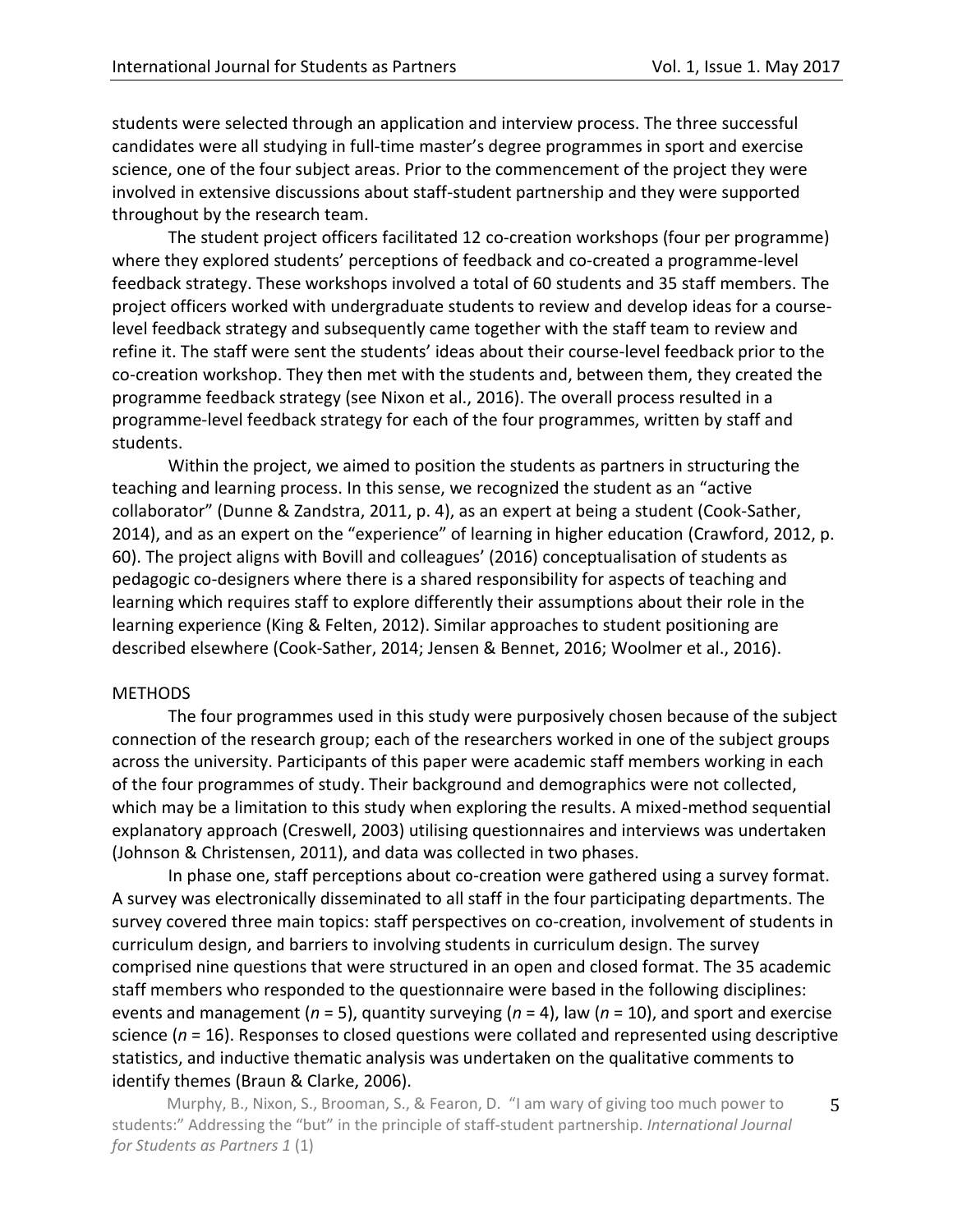In phase two, all staff participants who had taken part in the project were invited to attend a semi-structured individual interview to discuss their experiences and perspectives of engaging in the process. Sixteen academic staff members took part (this was out of a possible 21), with interviews facilitated by the student project officers. A semi-structured interview guide was used to ensure consistency in interview approach and to allow freedom in response whilst also ensuring a degree of commonality across the transcripts (Flick, 2009). Interviews took place in a familiar work setting, during work hours, and within a space where participants could be overlooked but not overheard. Interviews lasted an average of 14 minutes (range 8–17 min), were audio recorded, and were later transcribed verbatim. Interview questions were developed based upon the experience of working in partnership with the students; the result of this narrow focus was that the interviews were short in length. For analysis of qualitative data, verbatim transcripts of interviews were read and re-read to allow familiarisation with the data. Thematic analysis techniques were used to identify core and common themes (Braun & Clarke, 2006). The researchers then discussed and debated emerging themes in the data with reference to the study aims. Key emergent themes and participant quotes have been used to ensure authenticity in the represented data.

University ethics approval was granted for the project and all staff and students received participant information sheets and were verbally briefed about the project and their right to withdraw at any time. All signed consent forms. In accordance with the Data Protection Act, all the data from the project has been held either in secure password-protected files or a locked filing cabinet.

# **FINDINGS**

# **Staff perceptions of staff- student partnership prior to the project**

Overall, the findings from the staff participants indicate that, prior to the project, there was a positive perception of working in partnership with students but that it comes with many difficulties both philosophical and practical. The personal philosophy of almost half of this group (42%, *n* = 15) aligned with the "students as evaluators" category in Dunne and Zandstras' (2011) continuum of co-creation. Which relates to internal university surveys, and in this case to module evaluations, plus the external monitoring questionnaire, which in the UK is the National Student Survey. Of the other three categories 28% (*n* = 10) of staff viewed students as participants in the decision-making process, with students as partners, co-creators, and experts, and students as agents for change each gaining 8% (*n* = 5) of the sample.

Staff perceptions and understandings of staff-student partnerships and their philosophy regarding their role as an academic were found to influence their willingness to consider engaging in such activities. An indication of this was the perspectives regarding the boundaries of their role as an expert or the "assessor" (or as an experienced professional) relative to student participation as the "assessed." The wider higher-education environment was also highlighted as offering issues to working with students in this manner. Comments included (emphasis added):

"There is clearly a powerful role for students and student feedback **but** in an environment shaped by fees there is a clear onus on staff to provide a quality and bespoke product."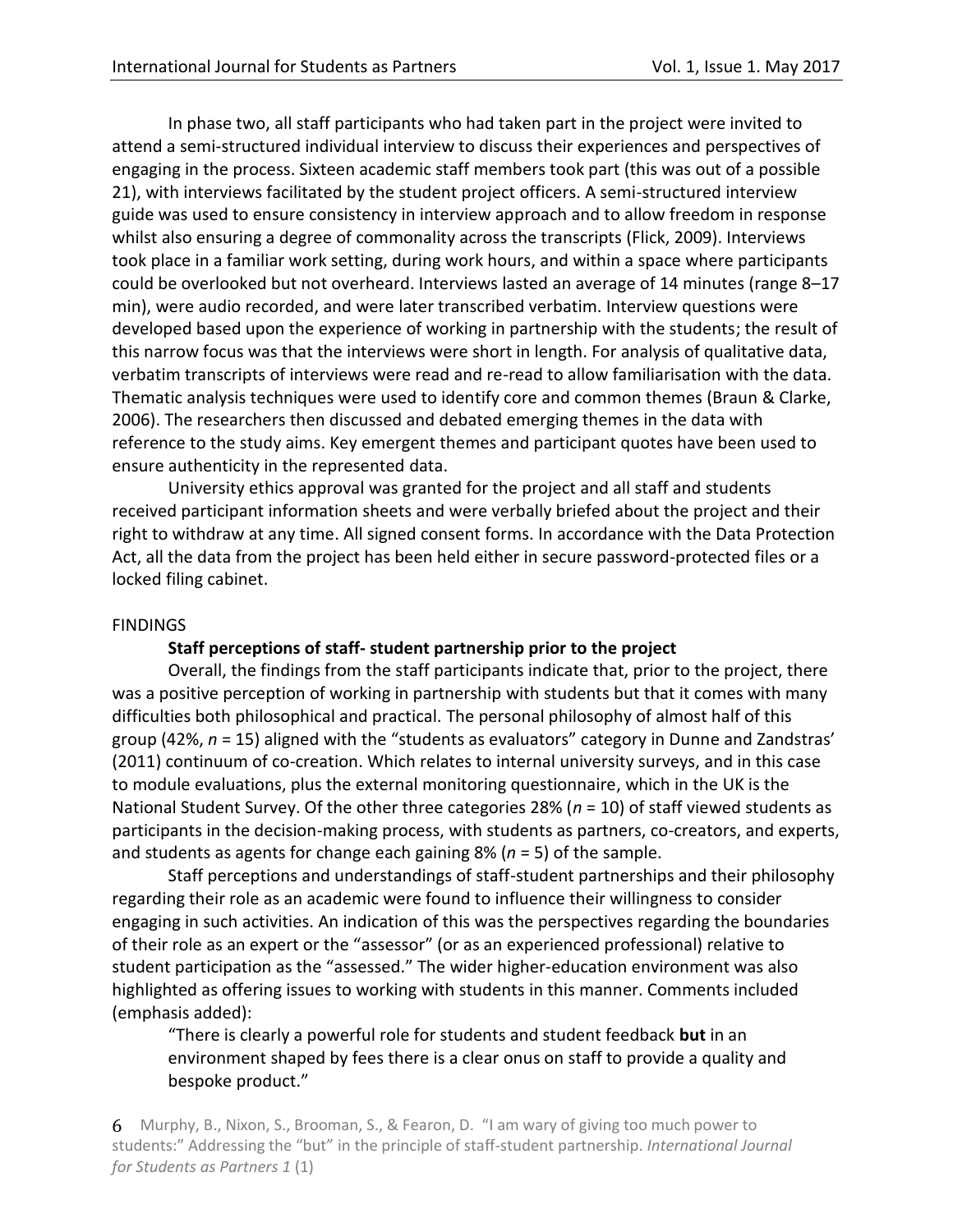"I am wary of giving too much power to students; I am happy to respond to their feedback, **but** I am not sure that I would be happy with them 'designing' any substantive module components."

"I would welcome it **but** not in terms of content as we are the experts."

"There is scope to involve students in some elements of module creation, **but** I feel that this should not extend to assessment or taught elements."

These quotes demonstrate that although there is a sense of partnership activity being beneficial, the reality in terms of actually making it happen is perceived to be more problematic. Participants discussed the issues of fees and the need to provide what they saw as a quality and tailored product, as well as class and cohort sizes and issues related to the academic year where planning may take place when the students have finished for the summer months.

When asked about particular areas where they currently involve students in curriculum design (Figure 1), assessment (the focus of this project) was highlighted as an area where they rarely or never (57%; *n* = 19) engage students in assessment aspects of curriculum design. Only one member of staff responded that they often engaged students in assessment aspects of curriculum design.



#### **Figure 1. Do you currently involve students in designing the following areas of curriculum?**

In relation to barriers to partnership working, the staff perceived, students subject and pedagogic knowledge and professional body awareness as issues to partnership activities (Figure 2). Time was considered to be a neutral issue but was still a key barrier to over 75% of the sample. This data strongly suggests that the staff felt the students themselves were the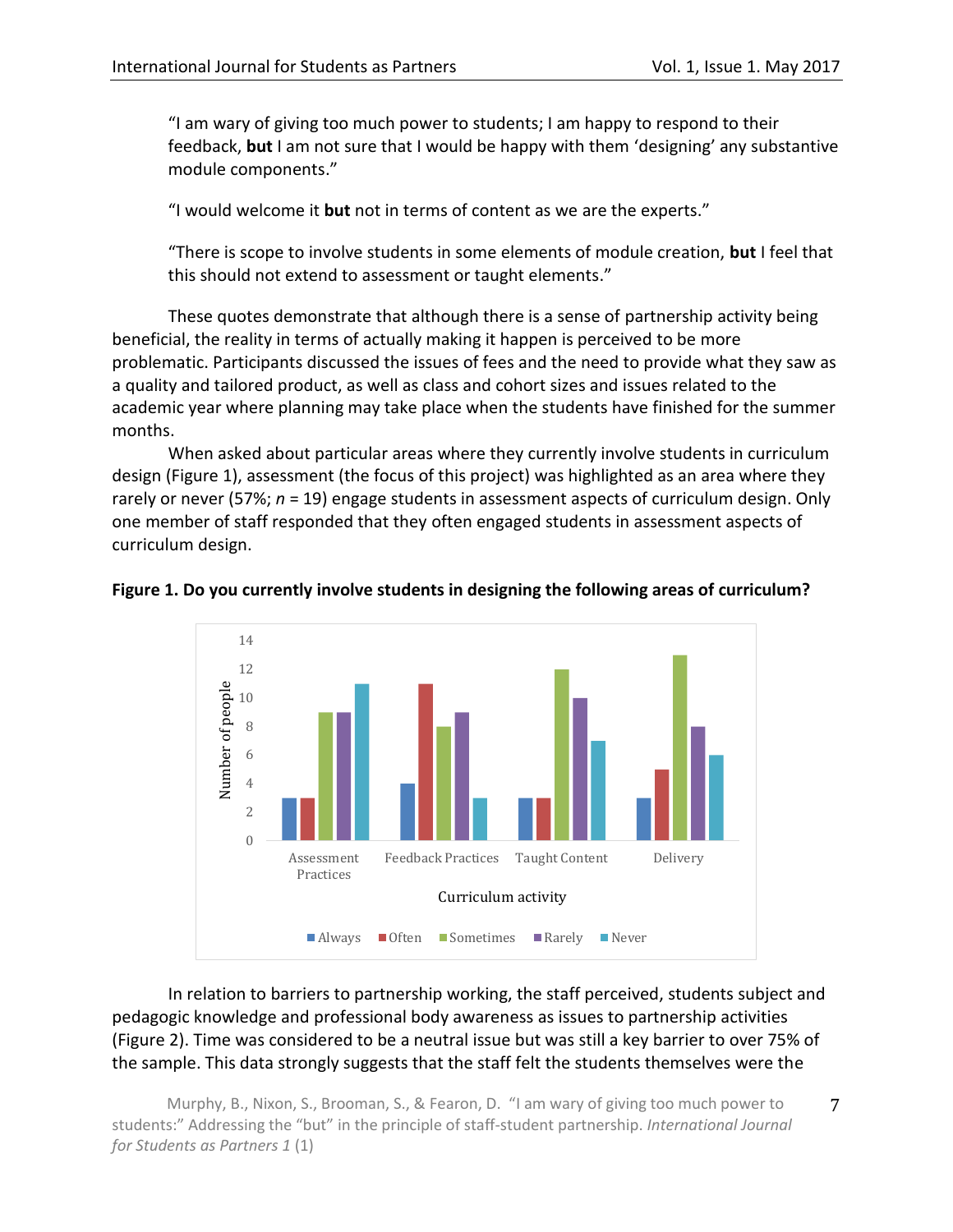biggest barrier to working in this way. The key themes emerging form the data were around the suitability of students to engage in a partnership process in relation to variances in student willingness to engage, interest, motivation, subject knowledge, and expertise.





A perceived lack of engagement was highlighted as an issue, perhaps because the students that do engage are not always representative of all students. There was a sense that, because of variances in motivation and commitment, some students could actively contribute to the partnership process, whilst others could not. One participant noted: "co-creation to my mind requires a high degree of maturity and motivation on the part of students. The majority of students will seek to engage in their learning experience to a minimum degree necessary to achieve their award." The perception of the staff in regards to subject content was that they were the expert and the students could not get involved in this aspect of the curriculum design. For example, one participant asked, "how does a student know what the curriculum should consist of when they don't know a great deal about the subject?," and another stated that "the limitations of their understanding of the relevant subject matter, quality measures, and pedagogic issues would mean that this can only take place on a limited basis." Staff perceived there to be a lack of expertise and relevant subject knowledge, which affected what they believe students can contribute if they were to work in partnerships.

**Staff perceptions of staff-student partnership after being involved in the project**

Following the project, the staff involved spoke favourably about, to use the participants' own words, the idea of "integrating ideas from the students," involving students in "some elements of module creation," and "making tweaks to course structure" based upon "meaningful dialogue." Some staff articulated the importance of student perspectives; one, for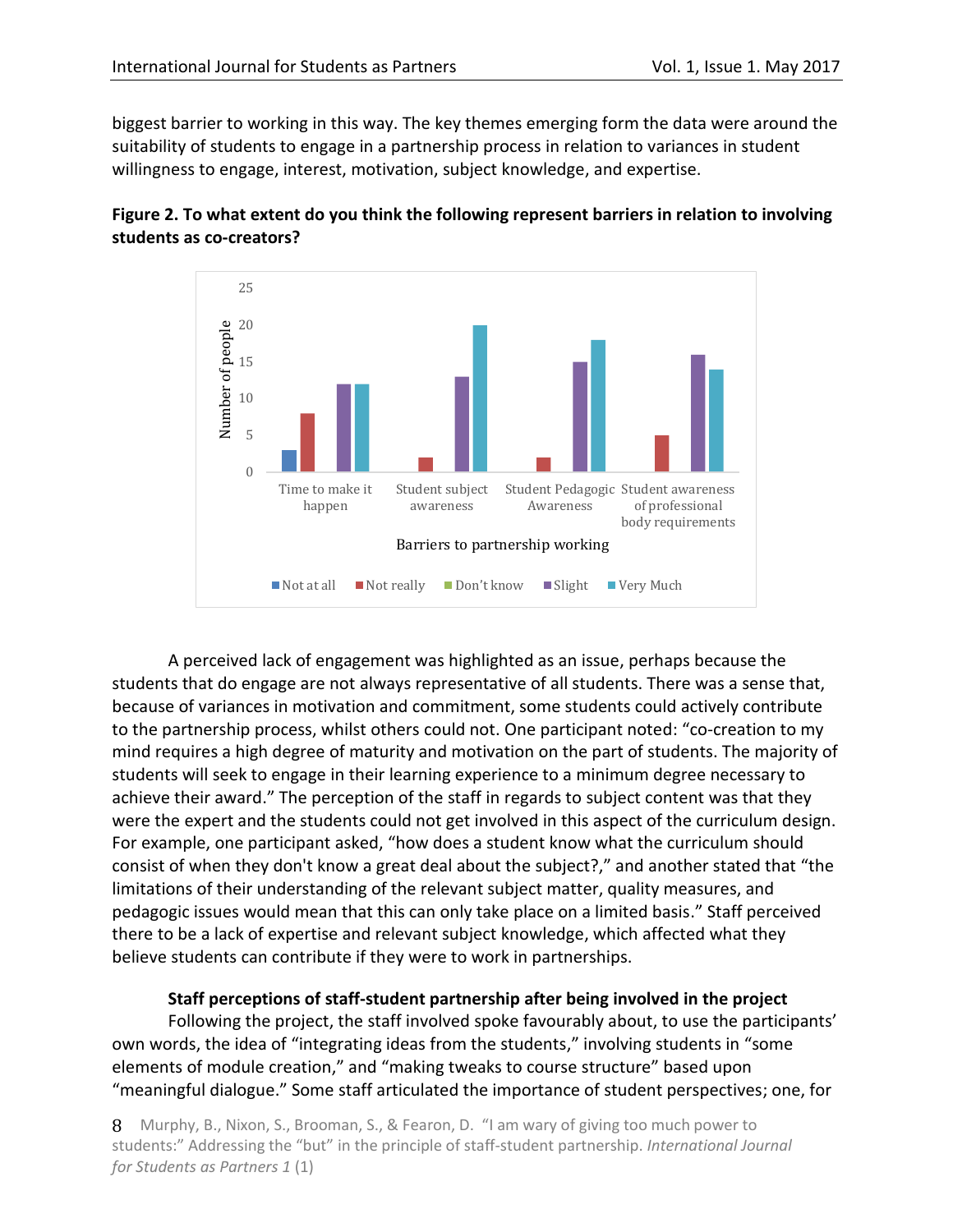example, stated that "there is clearly a powerful role for students." In this sense, in principle, the partnership was welcomed, as evidenced by the following comment: "I have no problem in principle involving students in curriculum design and delivery." The partnership process enabled staff to gain an appreciation of student perspectives (they noted that "it's been a while since we've been students"), and as a result it highlighted to them the differing perspectives of staff and students as regards to feedback, with one participant noting, "we had very different ideas about what is, sort of, covered by the term feedback." One participant commented:

It means that perhaps a lot of the assumptions that certainly I, and I think some of my colleagues have been working on, have perhaps been flawed. It confirmed that students think more about their learning as a process than I thought they did.

This suggests that getting staff involved in partnership work may help staff and students come together to develop the learning experience in a positive way. Staff expressed their willingness to reconsider their practice with specific reference to the discussion topic of feedback as a result of engaging in the partnership, stating, for example, "I certainly reflected on [feedback] in terms of my own development and my own practices going forward." The participants felt working in this way was useful from the perspective of student engagement and in providing opportunity for staff-student dialogue to enable staff to meet the expectations of students. One participant, for example, explained: "I think it's a useful mechanism to use in addition to regular student engagement sessions," and another said, "I'm trying to get, to meet the students as much as I can, on how they want to learn." In addition, the process served to motivate staff by "reinforce[ing] that it is something that [they] can do something about as staff" and by giving them "that additional motivation to do something about it." The process also provided evidence of the requirement to reflect upon practice for staff less willing to consider change by giving them an opportunity to return to those staff members who are "more reluctant . . . to change practices."

#### DISCUSSION

Before being involved with students in developing course-level strategies, this group of staff saw working with students as part of university processes (i.e., module evaluations) or decision-making (i.e., working at the institutional level); they did not see students as partners or agents of change (Dunne & Zandstra, 2011). Co-creation can challenge academics' understanding of their roles and responsibilities in designing learning and teaching (Bovill, 2013). The cross-discipline group of staff involved in this study, whilst positive about the concept of co-creation on the whole, offered issues and problems that would make it difficult to carry out in practice, which we have labelled as the "but" in co-creation. No differences were found between the four subject groups, except for the law staff who were more wary of working in this way due to external accreditation. Further research is needed to explore those subject areas with external accreditation in order to ascertain whether this is a real or perceived issue.

The barriers around staff-student partnerships centred mainly on the students themselves (i.e., in terms of their willingness, interest, and expertise). Some staff considered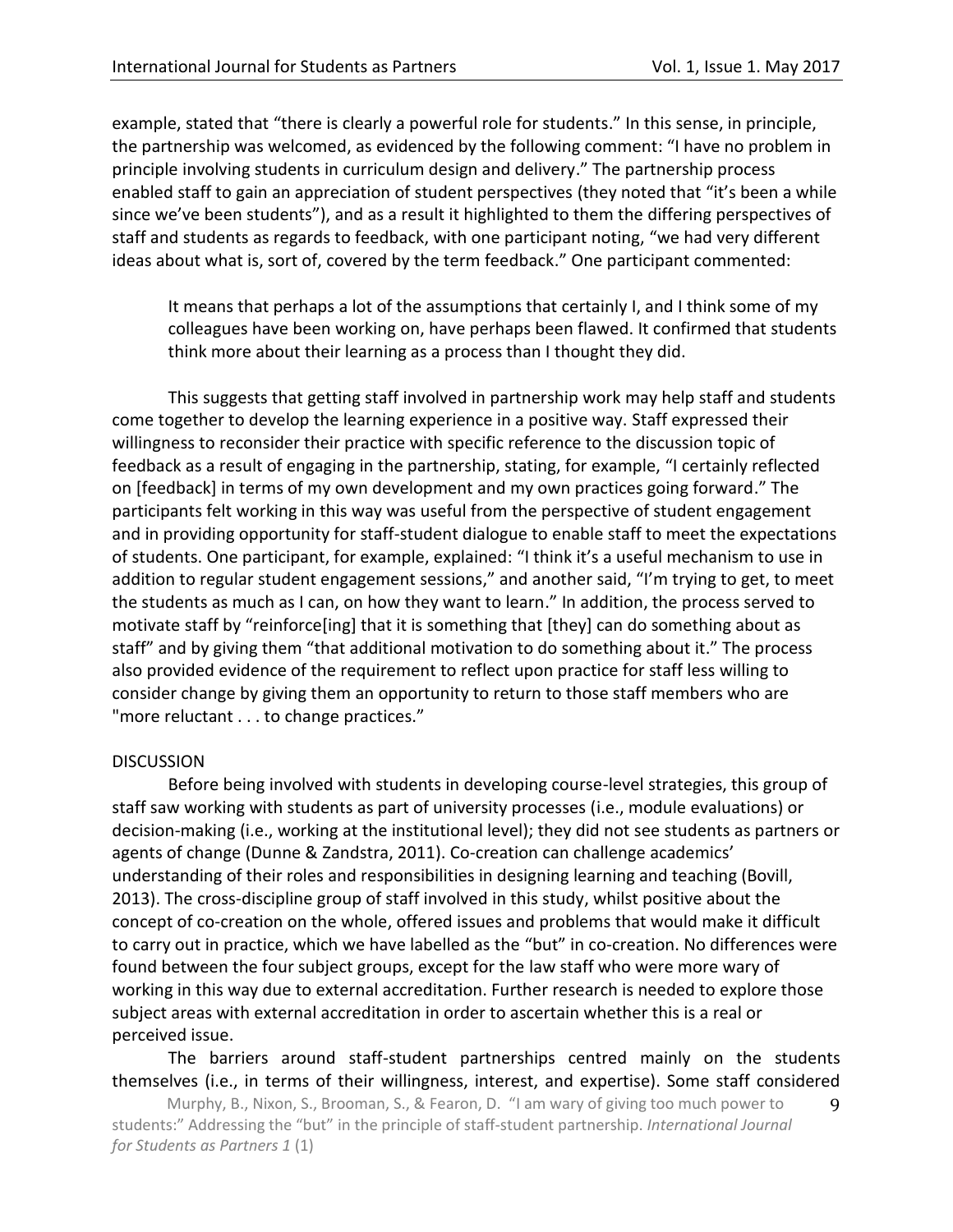partnership to be something that challenged their professional legitimacy since it handed power to the students. If staff consider partnership in this way, it would make sense that they are less likely to engage with it, suggesting that the staff still saw themselves as the expert rather than the reorientation that Bovill et al. (2016) suggest might happen from the expert to the facilitator of learning.

Staff interviewed after the co-creation process demonstrated some reinforcement of the reservations for involvement cited in the initial questionnaire. Staff perceiving themselves as the experts and concern about students' subject knowledge were common themes from the interviews. One participant, for example, explained: "I think that my judgment on the core content of the module is going to be stronger than the students I'm teaching," and another acknowledged a "fear of not knowing if they're competent enough to engage in the co-creation process." However, there was a sense that the experience of working with the students had offered an opportunity to appreciate another point of view. In this sense, the shared dialogue (Cook-Sather et al., 2014) provided an opportunity for staff and students to understand each other's perspectives and the ideologies and boundaries within which they operate. These positive outcomes were found to be more related to staff members' understanding of the student perspective in relation to feedback, which suggested, in alignment with the literature, that there is a benefit in staff and students working in partnership (Nygaard, Brand, Bartholomew, & Millard, 2013).

It was also felt that the process enabled students to gain an appreciation of staff perspectives, which may help develop a more shared perspective of feedback. Our findings support previous literature in framing the partnership process as something that creates a shift in understanding, or a "threshold concept" in academic development (Cook-Sather, 2014; Meyer & Land, 2005). Staff reflections on practice as regards to both feedback and co-creation showed it to be beneficial in terms of personal development and, as a consequence, beneficial to the students they teach, which fits with the idea of a partnership threshold where staff and students understand and act on the collaboration (Marquis et al., 2015). The originality of this study lies in the evidence that with some engagement in partnership work, staff can experience its benefits and cross the threshold into seeing students as co-creators of learning the threshold."

# **Addressing the "but" in co-creation**

There is significant evidence in the literature that co-creation has many benefits (Healey et al., 2014), but fostering this with staff who might not engage in the pedagogic literature will not be without its difficulties. After all, it will be a change in culture and practice for many. However, with the exception of Cook-Sather et al. (2014) and Curran and Millard (2016), there appears to be a scarcity of practical guidance for academic staff wishing to engage in partnerships with students on the subject of curriculum design and development. In order to support others in this type of activity we have taken the main messages from the staff who participated in this study and now offer suggestions to support this type of curriculum development activity.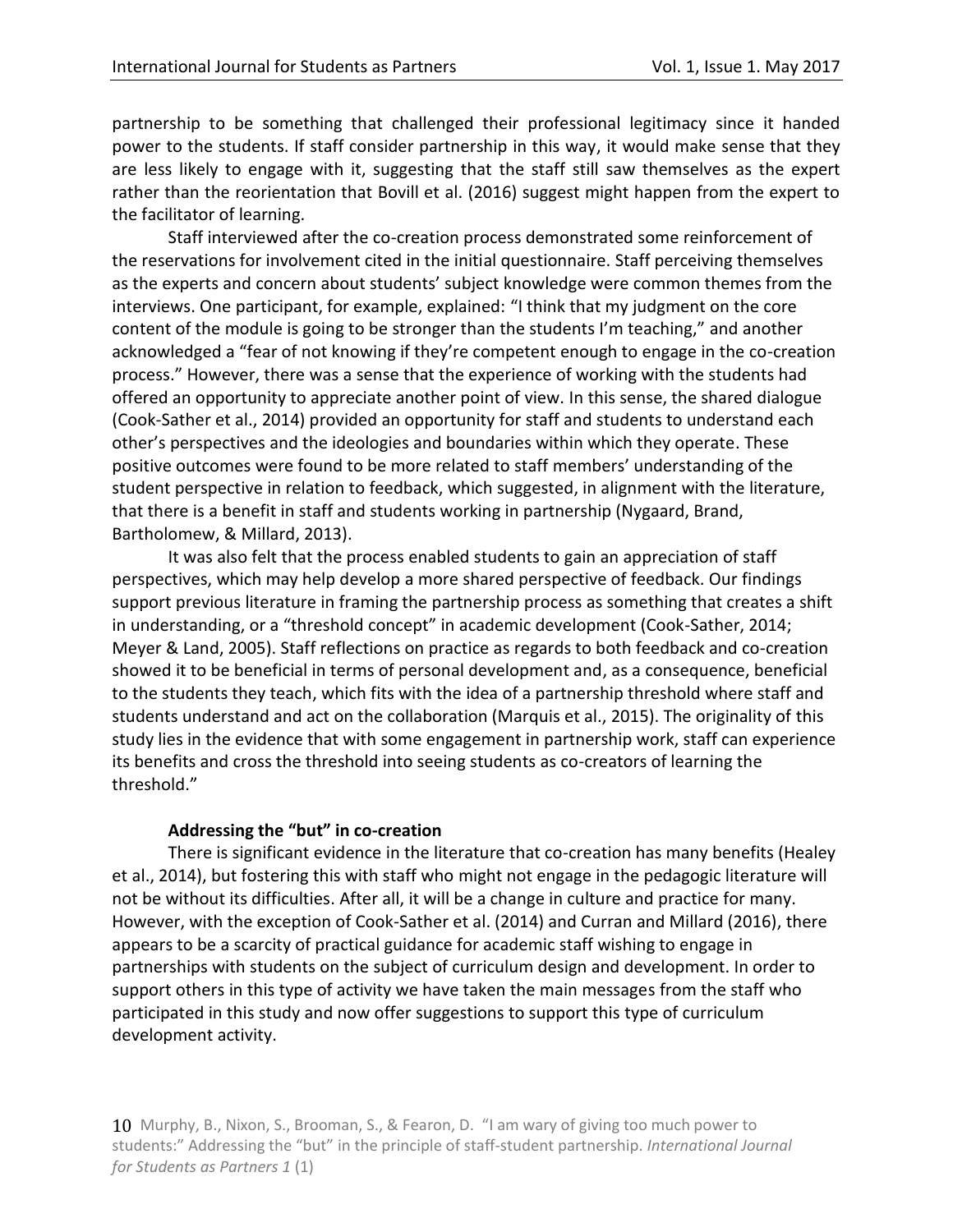# *Increasing staff willingness and involvement*

The sense of unfamiliarity with the partnership concept and the perceived lack of student competence supports suggestions regarding the need for preparation and support for both staff and students in the process. Little et al. (2011) suggest that before we can get more involved we need to overcome any wariness staff have and convince them that it is worthwhile. The small-scale activity of designing a programme-level feedback strategy was seen as both positive and successful for all cross-disciplinary teams. Therefore, deciding on a starting place for staff and students to work together would seem to be a good place to start for programme teams, which aligns with Cook-Sather et al.'s (2014) practical recommendations for encouraging co-creation. Learning from this, programme teams could choose an area of their curriculum that is perhaps not working as well as they would like and set up a staff-student partnership to explore the issues and offer solutions.

# *Developing students in the partnership process*

Staff felt that they were the decision makers and the subject experts, and they questioned both student engagement and expertise. It has to be recognised that staff will have, on the whole, greater knowledge and expertise (Allin, 2014). However, if staff are truly to move away from the position of power and authority, we have to find ways of utilising the staff expertise to empower the students in a way that works for them. Could a partnership approach be built into an early module or unit where the teaching staff and the students work together on one element of the curriculum? Student competence and confidence can also be developed through training activities (Jensen & Bennett, 2016), and this could also be undertaken with staff to start building on the idea of working together.

# *Staff as facilitators*

Our findings suggest that we need a shift from the staff member as the expert to that of a facilitator of developing knowledge and learning. Training is needed to support staff in moving from the position of expert, and case studies are required to enable programme teams to see the benefits of this type of activity. A process plan, external facilitation, and a clear objective all helped in this study. Students facilitating staff-student interactions diffused any potential power implications. Negotiating roles is seen as crucial to a positive outcome. Programme teams could work with students who are further on in their academic journey to support those just arriving and utilise post-graduate students to mediate and facilitate the activities between staff and students.

# *Partnership can be a staff development activity*

Working with students can alert staff to areas where training and development activities are needed. Higher Education is an evolving environment and by listening and working with students, we can benefit and enhance both the staff and student experience. An understanding and development of the roles that staff and students play in the higher education arena are critical to this. As Bovill et al. (2016, p. 205) state, the fact that these roles are "socially constructed and changeable can help both staff and students begin to think in fundamentally new ways about teaching and learning." Programme teams willing to work in this way should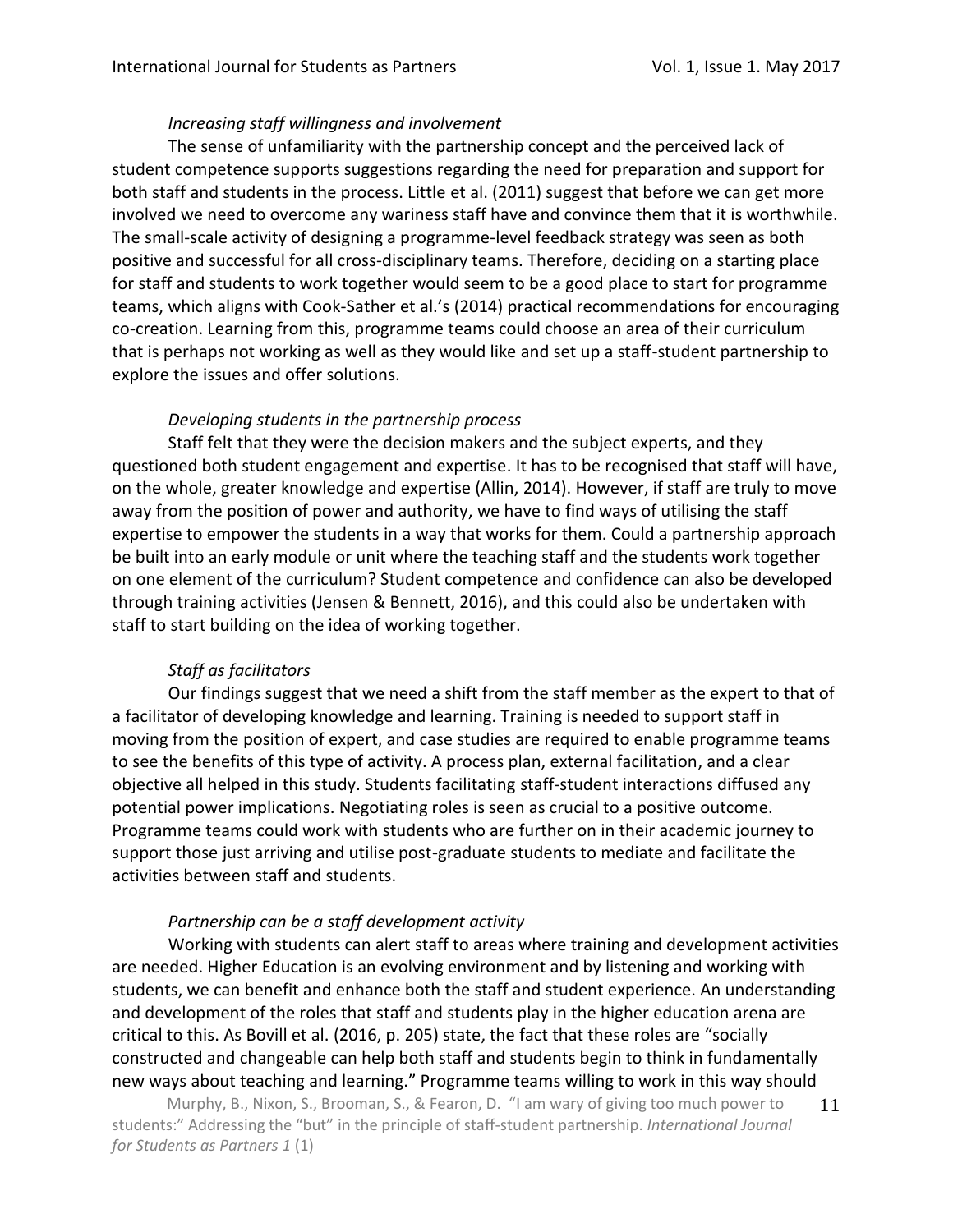gain support from central university support for teaching and learning. An external viewpoint can help to support both groups and can then support the dissemination of practice. Refocusing on a different way of working takes time and evaluation, and this needs to be supported where possible by the wider institution.

#### **CONCLUSION**

Although not a new area of study, co-creating the curriculum is emerging as an area of interest in higher education literature, and yet despite this, it is far from common practice across universities. The strengths of the many different approaches suggest that there can be a very positive outcome when students and staff come together to develop and explore learning experiences (Curran & Millard, 2016). However, this does not come without significant barriers. This study has found that through a partnership experience, where staff and students came together to look at a programme-level feedback strategy, the staff stepped over a threshold in relation to their thinking about working with students.

Across the four disciplines engaged with in this study, staff, in relation to Dunne and Zandstras' (2011) model, perceived students as evaluators. Unsurprisingly, this was reflected in the lack of co-creation that had been undertaken up to that point. Almost everything that was said about working in partnership was prefixed with a "but," showing that staff felt the idea had merit but that delivering on this merit was not perceived to be simple. The "but" in staff's otherwise positive view of partnership was also due to the perceived lack of engagement and subject awareness of the students. Partnership activity has been found to increase student engagement and motivation (Little et al., 2011). However, as students may be reticent, a period of transition where students get used to working in this way may be helpful.

Another factor in relation to the "but" was that of professional legitimacy. Clearly, staff placed themselves in the position of expert, and for co-creation to work, this stance is not helpful. Co-creation processes can challenge learning relationships and the power dynamics that underpin them (Ryan & Tilbury, 2013). Empowerment of learners in curriculum design, whilst challenging for some, is reported as a transformative process by pedagogic literature. Therefore, despite the potential difficulties, the end result seems to be worth the struggle. Training and development is crucial for both staff and students; further research is needed of case studies that show the benefits and also models of engagement. If we are to overcome these "buts," new ways of working and understanding will be crucial for future success.

*The research was successfully reviewed according to the university regulations.* 

#### NOTES ON CONTRIBUTORS

**Rebecca Murphy** *is a Subject Head in the School of Sport and Exercise Sciences at Liverpool John Moores University. She is a University Teaching Fellow, a member of the cross-university Post-Graduate Certificate in Teaching and Learning team and her teaching focuses on exercise psychology and qualitative research methods.*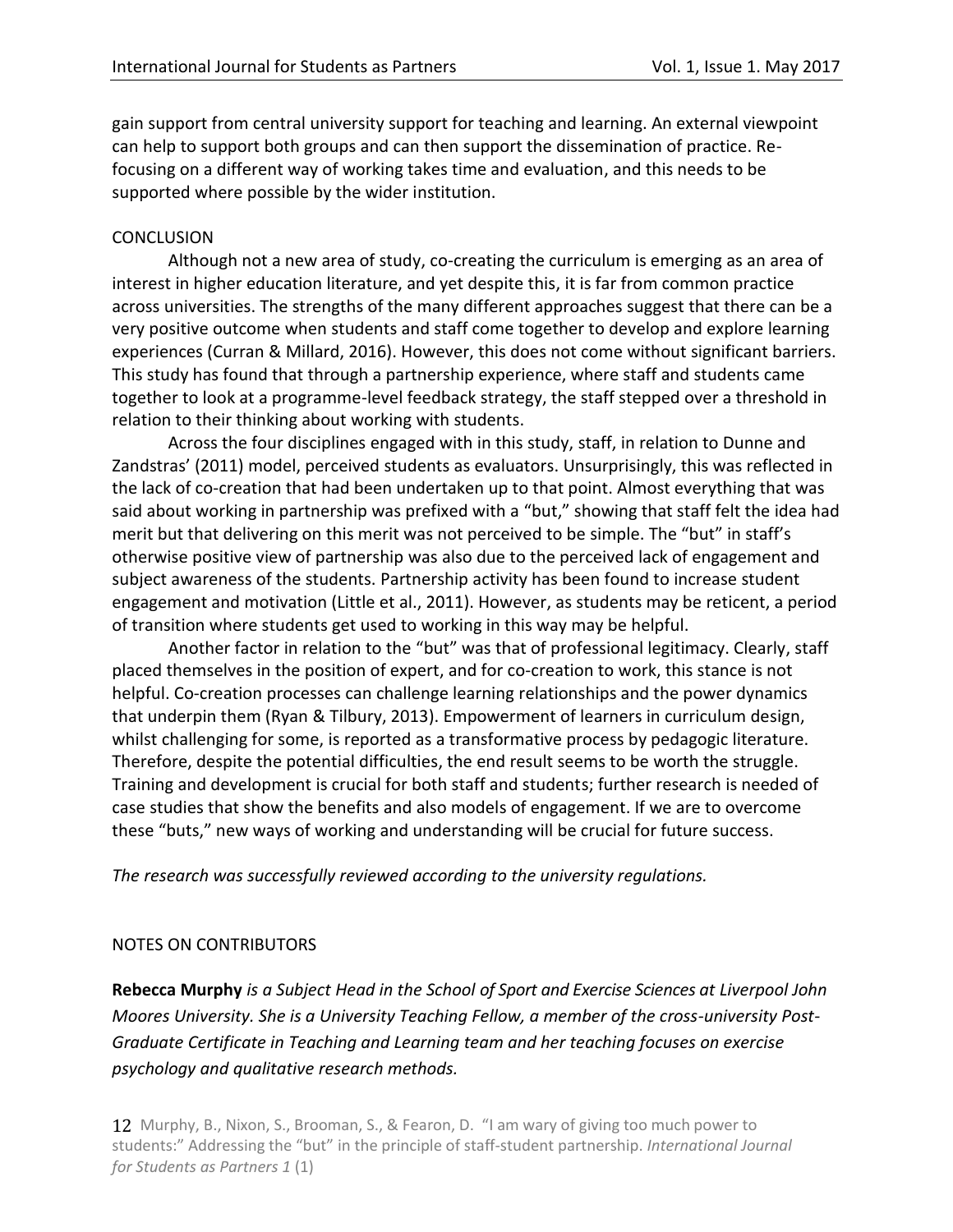**Sarah Nixon** *is a Subject Head in the School of Sport Studies, Leisure and Nutrition at Liverpool John Moores University. She is a National Teaching Fellow and focuses on supporting the development of innovative curriculum design and development. Her subject focus is in Sport Business.* 

**Simon Brooman** *works in the School of Law at Liverpool John Moores University. He is a Senior Fellow of the Higher Education Academy and has dedicated his professional life in legal education to developing a culture of scholarship-influenced learning, teaching, and curriculum design.*

**Damian Fearon** *works within the Department of the Built Environment at Liverpool John Moores University where he has responsibility for teaching and learning. His work focuses on stakeholder analysis and measuring the student experience to develop practice.* 

# **REFERENCES**

- Allin, L. (2014). Collaboration between staff and students in the Scholarship of Teaching and Learning: The potential and the problems. *Teaching and Learning Inquiry*, *2*(1), 95–102
- Bovill, C. (2013). Students and staff co-creating curricula: A new trend or an old idea we never got around to implementing? In: C. Rust (Ed.) *Improving Student Learning Through Research and Scholarship: 20 Years of ISL*. *Series: Improving student learning 2* (pp. 96- 108). Oxford: Oxford Centre for Staff and Learning Development.
- Bovill, C. (2014). An investigation of co-created curricula within higher education in the UK, Ireland, and the USA. *Innovations in Education and Teaching International*, *51*(1), 15–25.
- Bovill, C., & Bulley, C. J. (2011). A model of active student participation in curriculum design: Exploring desirability and possibility. In C. Rust (Ed.), *Improving student learning 18: Global theories and local practices – Institutional, disciplinary, and cultural variations* (pp. 176–188). Oxford: Oxford Brookes University. Retrieved from <http://eprints.gla.ac.uk/57709>
- Bovill, C., Cook-Sather, A., & Felten, P. (2011). Students as co-creators of teaching approaches, course design, and curricula: Implications for academic developers. *International Journal for Academic Development*, *16*(2), 133-145.
- Bovill, C., Cook-Sather, A. Felten, P., Millard, L., & Moore-Cherry, N. (2016). Addressing potential challenges in co-creating learning and teaching: Overcoming resistance, navigating institutional norms, and ensuring inclusivity in student-staff partnerships. *Higher Education*, *71*(2), 195–208.<doi:10.1007/s10734-015-9896-4>
- Braun, V., & Clarke, V. (2006). Using thematic analysis in psychology. *Qualitative Research in Psychology*, *3*(2), 77-101.<doi:10.1191/1478088706qp063oa>
- Brooman, S., Darwent, S., & Pimor, A. (2015). The student voice in higher education curriculum design: Is there value in listening? *Innovations in Education and Teaching International*, *52*(6), 663-674.<doi:10.1080/14703297.2014.910128>

Cook-Sather, A. (2014). Student–faculty partnership in explorations of pedagogical practice: A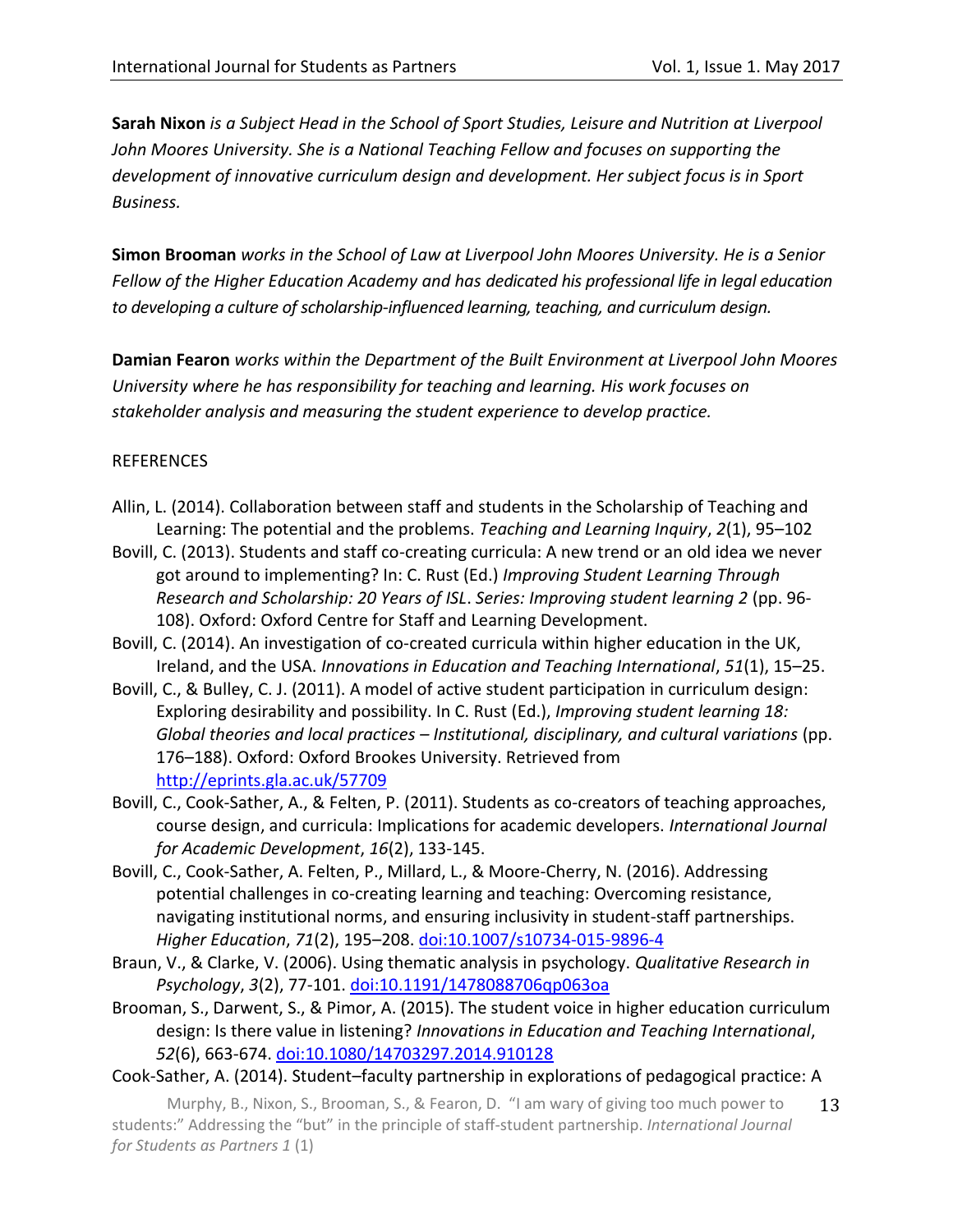threshold concept in academic development. *International Journal for Academic Development*, *19*(3), 186–198.<doi:10.1080/1360144X.2013.805694>

- Cook-Sather, A., Bovill, C., & Felten, P. (2014). *Engaging students as partners in learning and teaching*. San Francisco, CA: Jossey Bass.
- Crawford, K. (2012). Rethinking the student/teacher nexus: Students as consultants on teaching in higher education. In H. Stephenson, L. Bell, & M. Neary (Eds.). *Towards teaching in public: Reshaping the modern university* (pp. 52-67). London: Bloomsbury.
- Creswell, J.W. (2003). Research design: Qualitative, quantitative, and mixed methods approaches (2nd ed). London: Sage.
- Curran, R., & Millard, L. (2016). A partnership approach to developing student capacity to engage and staff capacity to be engaging: Opportunities for academic developers. *International Journal for Academic Development*, *21*(1), 67-78. <doi:10.1080/1360144X.2015.1120212>
- Deeley, S.J., & Bovill, C. (2017). Staff student partnership in assessment: Enhancing assessment literacy through democratic practices. *Assessment & Evaluation in Higher Education, 42*(3), 463-477.<doi:10.1080/02602938.2015.1126551>
- Delpish, A., Darby, A., Holmes, A., Knight-McKenna, M., Mihans, R., King, C., & Felten, P. (2010). Equalizing voices: Student faculty partnership in course design. In C. Werder & M. Otis (Eds.), *Engaging student voices in the study of teaching and learning* (pp. 96-114). Virginia: Stylus.
- Dunne, E., & Zandstra, R. (2011). *Students as change agents: New ways of engaging with learning and teaching in higher education*. Retrieved from the Higher Education Academy ESCalate Subject Centre website:<http://escalate.ac.uk/8064>
- Flick, U. (2009). *An introduction to qualitative research*. London: Sage.
- Gardebo, J., & Wiggberg, M. (2012). Importance of student participation in future academia. In J. Gardebo & M. Wiggberg (Eds.), *Students, the university's unspent resource: Revolutionising higher education using active student participation* (Pedagogical Development Report 12) (pp. 7–14). Uppsala: Uppsala Universitet.
- Healey, M., Flint, A., & Harrington, K. (2014). *Engagement through partnership: students as partners in learning and teaching in higher education*. York: The Higher Education Academy. Retrieved from [www.heacademy.ac.uk/engagement-through-partnership](http://www.heacademy.ac.uk/engagement-through-partnership-students-partners-learning-and-teaching-higher-education)[students-partners-learning-and-teaching-higher-education](http://www.heacademy.ac.uk/engagement-through-partnership-students-partners-learning-and-teaching-higher-education)
- Healey, M., Mason O'Connor, K., & Broadfoot, P. (2010). Reflections on engaging students in the process and product of strategy development for learning, teaching, and assessment: An institutional case study. *International Journal for Academic Development*, *15*(1), 19– 32.
- Jensen, K., & Bennett, L. (2016). Enhancing teaching and learning through dialogue: A student and staff partnership model*. International Journal for Academic Development*, *21*(1), 41- 53.
- Johnson, R.B., & Christensen, L.B. (2011). *Educational research: Quantitative, qualitative, and mixed approaches*. London: Sage.
- King, C., & Felten, P. (2012). Threshold concepts in educational development: An introduction. *The Journal of Faculty Development*, *26*(3), 5-7.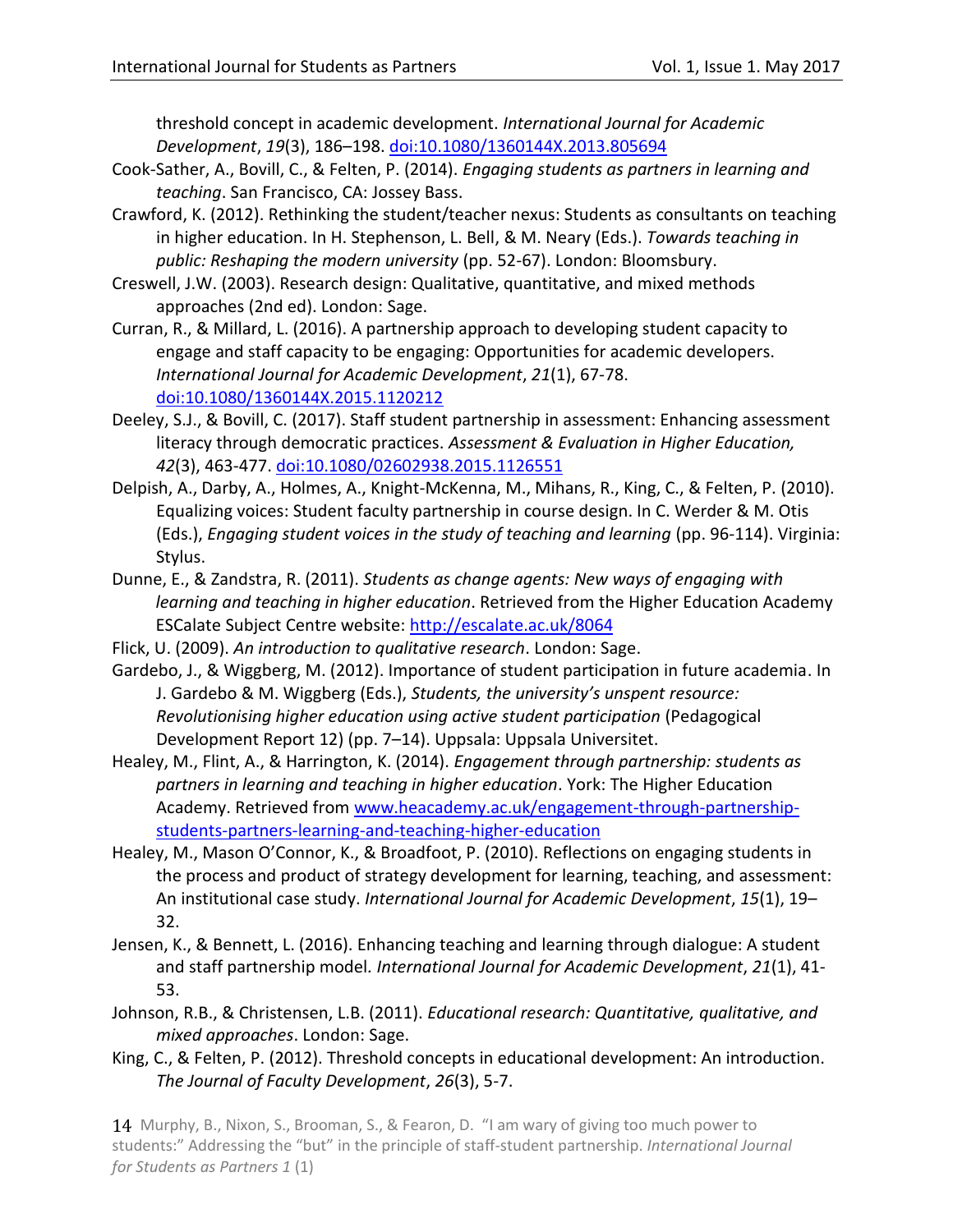- Little, S., Sharp, S., Stanley, L., Hayward, M., Gannon-Leary, P., O'Neill, P., & Williams, J. (2011). Collaborating for staff-student partnerships: Experiences and observations. In S. Little (Ed.), *Staff-student partnerships in higher education* (pp. 215–226). New York, NY: Continuum.
- Little, B., & Williams, R. (2010). Students' roles in maintaining quality and in enhancing learning—is there a tension? *Quality in Higher Education*, *16*(2), 115–127. <doi:10.1080/13538322.2010.485740>
- Marquis, E., Puri, V., Wan, S., Ahmad, A., Goff, L., Knorr, K., & Vasslileva, I. (2015). Navigating the threshold of student-staff partnerships: A case study from an Ontario teaching and learning institute*. International Journal for Academic Development*, *21*(1), 4– 15[.doi:10.1080/1360144X.2015.1113538](https://excasowa.ljmu.ac.uk/owa/redir.aspx?SURL=3ZuqbkmDcSsJdV1nty7CZmIjgJGsSQd284CwyeD0RNh8lri0tKzTCGgAdAB0AHAAOgAvAC8AZABvAGkALgBvAHIAZwAvADEAMAAuADEAMAA4ADAALwAxADMANgAwADEANAA0AFgALgAyADAAMQA1AC4AMQAxADEAMwA1ADMAOAA.&URL=http%3a%2f%2fdoi.org%2f10.1080%2f1360144X.2015.1113538)
- Maunder, R., Cunliffe, M., Galvin, J., Mjali, S., & Rogers, J. (2012). Listening to student voices: Student researchers exploring undergraduate experiences of university transition. *Higher Education*, *66*, 139-152<doi:10.1007/s10734-012-9595-3>
- Meyer, J.H.F., & Land, R. (2005). Threshold concepts and troublesome knowledge (2): Epistemological considerations and a conceptual framework for teaching and learning. *Higher Education*, *49*(3), 373-388.<doi:10.1007/s10734-004-6779-5>
- Nixon, S., Brooman, S., Murphy, B., & Fearon, D. (2016). Clarity, consistency and communication: Using enhanced dialogue to create a course-based feedback strategy. *Assessment and Evaluation in Higher Education*.<doi:10.1080/02602938.2016.1195333>
- NUS. (2012). A manifesto for partnership [Website]. London: National Union of Students. Retrieved from [www.nusconnect.org.uk/resources/a-manifesto-for-partnership](http://www.nusconnect.org.uk/resources/a-manifesto-for-partnership)
- Nygaard, C., Brand, S., Bartholomew, P., & Millard, L. (Eds.). (2013). *Student engagement: Identity, motivation and community*. Farringdon: Libri.
- Piper, R. (2006, May). *Enhancing the student experience in Scotland: The work of the QAA Quality Enhancement Theme*. Paper presented at the meeting of the Higher Education Academy, Edinburgh, Scotland.
- Quality Assurance Agency for Higher Education (2012) Chapter B5: Student Engagement. UK Quality Code for Higher Education [Website]. Gloucester: QAA. Retrieved from [www.qaa.ac.uk/publications/informationandguidance/pages/quality-code-B5.aspx](http://www.qaa.ac.uk/publications/informationandguidance/pages/quality-code-B5.aspx)
- Ryan, A., & Tilbury, D. (2013). *Flexible pedagogies: New pedagogical ideas*. York: Higher Education Academy. Retrieved from [www.heacademy.ac.uk/flexible-pedagogies-new](http://www.heacademy.ac.uk/flexible-pedagogies-new-pedagogical-ideas)[pedagogical-ideas](http://www.heacademy.ac.uk/flexible-pedagogies-new-pedagogical-ideas)
- Seale, J. (2009). Doing student voice work in higher education: An exploration of the value of participatory methods. *British Educational Research Journal, 36*(6), 995-1015. <doi:10.1080/01411920903342038>
- Sundberg, K., Josephson, A., Reeves, S., & Nordquist, J. (2017). Power and resistance: Leading change in medical education. *Studies in Higher Education*, *42*(3), 445-462. <doi:10.1080/03075079.2015.1052735>
- Woolmer, C., Sneddon, P., Curry, G., Hill, B., Fehertavi, S., Longbone, C., & Wallace, K. (2016). Student staff partnership to create an interdisciplinary science skills course in a research intensive university. *International Journal for Academic Development*, *21*(1), 16-27. <doi:10.1080/1360144X.2015.1113969>